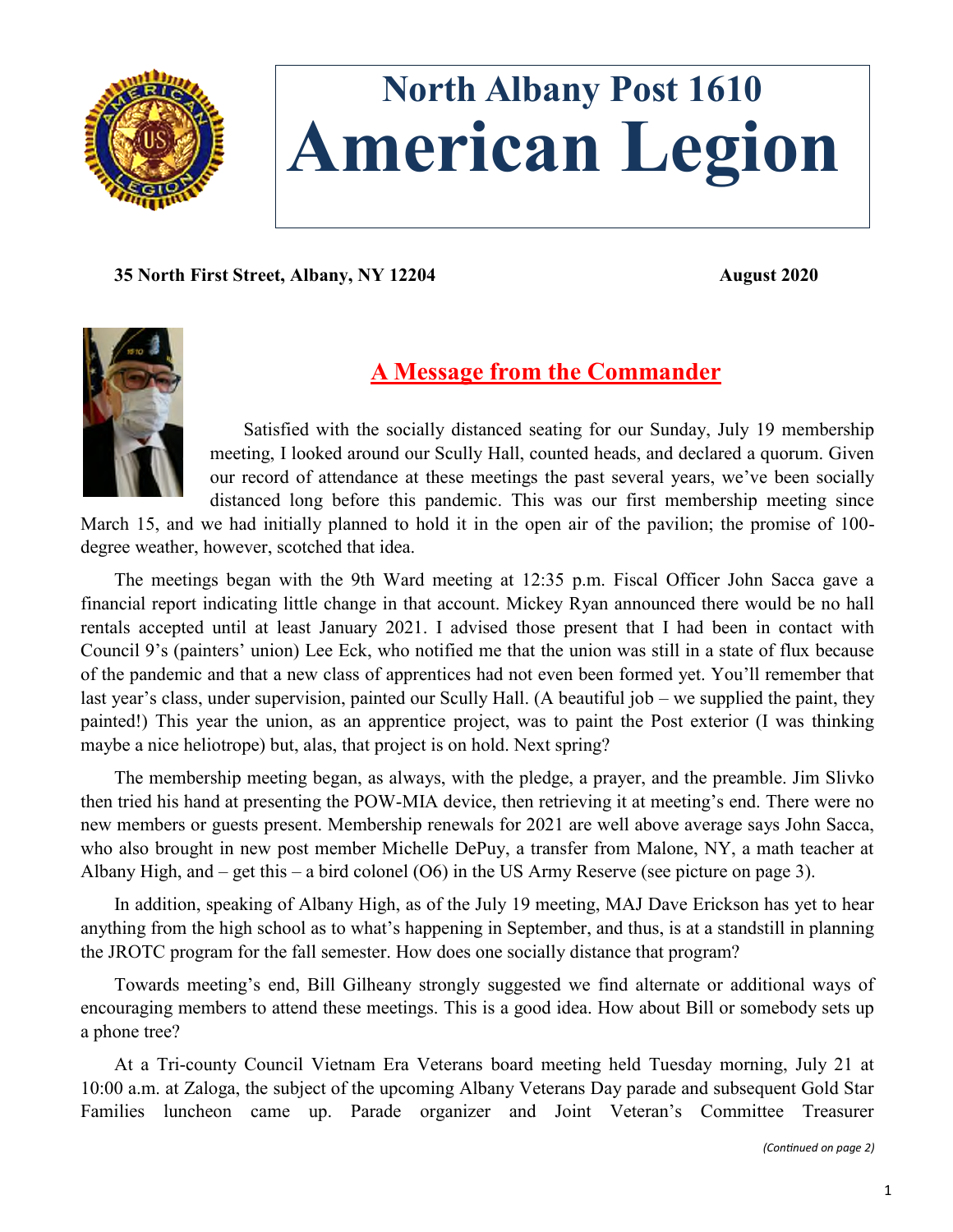Mark Rosenzweig informed us that letters he sent to Mayor Sheehan months ago inquiring into the status of these November 11 events have gone unanswered. You may remember the Tulip Fest Ball, the proceeds of which fund our two parades, the luncheon, and the Memorial Day graves decoration, was canceled this year due to the pandemic. In addition, many Gold Star parents haven't been out of the house since March. Also, will there be any high school/other bands? Also, social distancing. The prospect of a parade, or a luncheon, this Veterans Day looks bleak.

Our own Jack Mullin, WWII Navy vet and Grand Marshal of Albany's 2002 Veterans Day parade, took a spill at home and broke a forearm. After a stay at St. Peter's, he was recently sent to the Eddy in Troy for rehab. He might appreciate a call (518-274-9890) or a card/note sent to:

> Jack Mullin Eddy Memorial The Courtyard 2256 Burdett Avenue Troy, NY 12180

The Tri-county Council Vietnam Era Veterans annual raffle was supposed to have been drawn at China Beach (August 9). That event has been canceled. The drawing will now take place on Veterans Day:  $1^{st}$  prize \$5K;  $2^{nd}$  prize \$2.5K; and 4 (four)  $3<sup>rd</sup>$  prizes \$500 each. Tickets are behind the bar, \$10. Proceeds benefit homeless/ destitute veterans of all eras and their families.



**Lawrence Wiest Commander**

## **Membership News**

To those members who have already paid their 2021 dues, thank you!!! As of Sunday, 19 July 2020, we have 40 paid members for 2021. This is a great start to our membership campaign.

Please mail in your 2021 dues of \$45.00 to the Post today. If you owe two years or more and can't afford the extra money, consider rejoining your Post as a new member. Just contact the Post Membership Chair. If you paid your 2021 dues, thank you!

Did you know that you can pay your dues online with a credit card? It's as easy as logging in to [NYLEGION.NET,](https://nylegion.net/) clicking on the red renew button, put in your name and American Legion ID number and follow the directions. This is a secure site.

Thank you again for being a member of the North Albany American Legion Post 1610, and thank you for your service to our great Nation. Through your Legion membership, you continue to serve! If you have any questions, please contact the Post Membership Chair.

> **Respectfully submitted, John Sacca Membership Chair and Bookkeeper**

## **Auxiliary News**

I hope everyone is doing well and coping with all of the things going on at this time. Because not everything still has gone even close to normal (whatever that is these days), I am sad to announce that the Auxiliary has decided not to hold our Vendor/Craft Fair this year. Not knowing what is going to happen over the next couple of months we feel, to insure everyone's health and safety, it is best to cancel our plans for this year.

We will be starting to schedule our meetings for the upcoming 2020-2021 year very soon and will take everything slowly. I know everyone is anxious to resume our activities and, hopefully,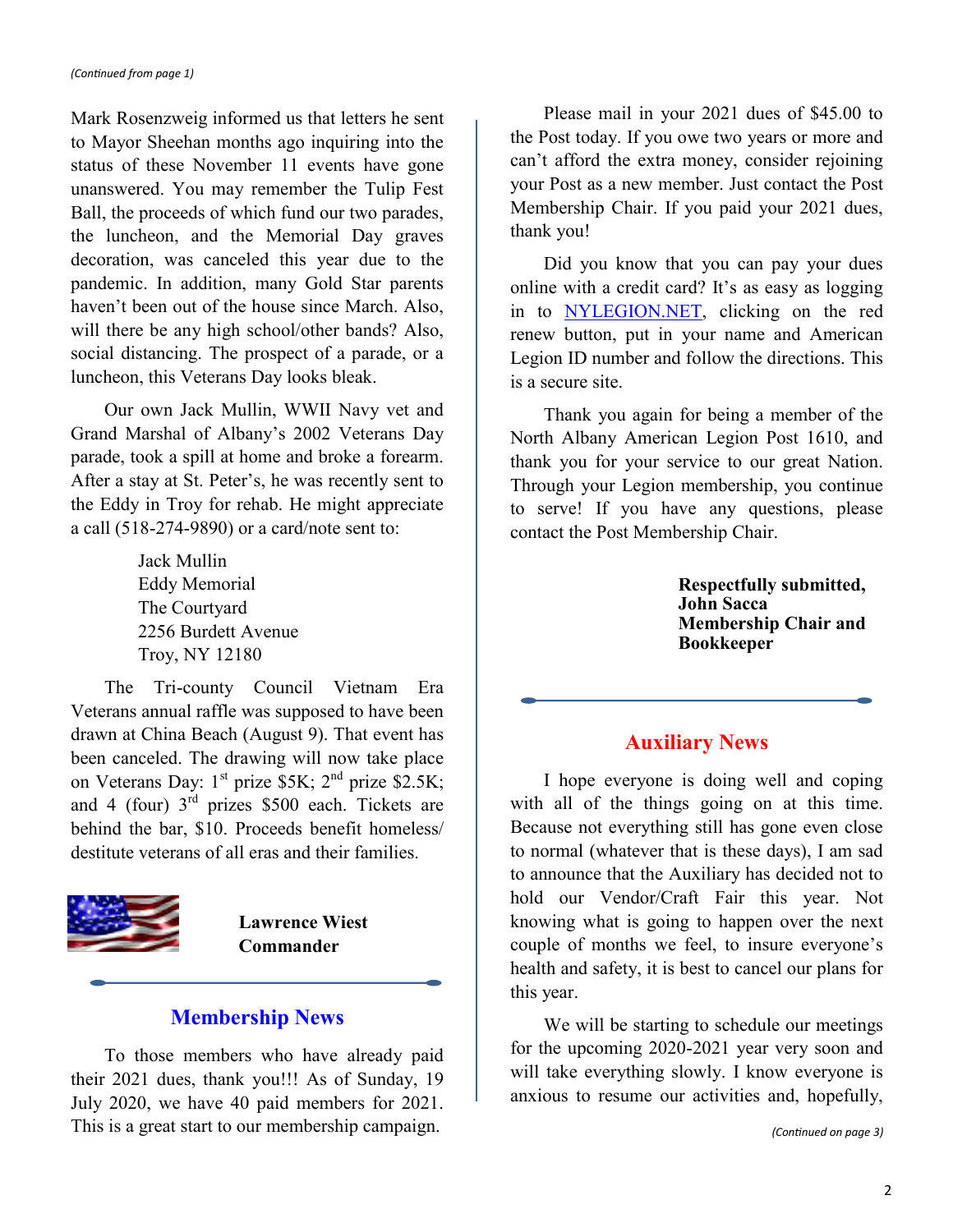#### *(Continued from page 2)*

we will be able to this fall. I am sure by now that you have all received your first reminder from National for paying dues. We have not received the new membership cards yet, but you can send your check to Jan Precopia, 1160 New Scotland Rd., Albany, NY 12208 now. Jan will forward your card to you as soon as she receives them. Dues are still \$25 for seniors and \$8 for juniors (18 and under). If you are not sure if your dues are current, or you have any questions, you can reach Jan at 518-489-1406.

I'd like to thank everyone that helped us with our two food drives in May and June for the food pantry at the Stratton VA. They were very appreciative for all that you did.

We had picked two girls from Colonie High to attend Empire Girls State this year and even though they could not hold the physical event at SUNY Brockport, they participated in a virtual Girls State. I am looking forward to hearing from them about how it was. It was a unique experience for them and, hopefully, next year's girls will be able to attend in person.

If any of you did and/or are continuing to do any volunteer work during the pandemic: making masks, delivering food to people, and donating to organizations helping during this time, please keep track of everything and send it to me. We can still report all you are doing. We are still accepting aluminum ring tabs, canceled stamps and greeting card fronts. Just hold on to them until our first meeting or drop-off at the Post at a time they are open.

If there are any members that have been shut-in, and you feel would like us to reach out to them, please let us know. If any have moved, it is very important we get this information so our membership roster is up-to-date.

> **Service, Not Self, Judy Benner President**



**June 2018:** Awards and promotion ceremony conducted by the Henry Johnson Battalion, JROTC.

Cadet Nick Califano (left) is a cadet in the JROTC program at Albany High School, where Colonel DePuy teaches math. She is a Civil Affairs Officer in the United States Army Reserve and drills out of NYC. The Colonel transferred to Post 1610 last year after being recruited by MAJ Erickson. COL DePuy is the highest ranking military member in Post 1610 since COL Savage. Her commission is federal, while Colonel Savage held a state commission. (Note: Post 1610 had one other O6 - Colonel Charlie Johnson. He was a West Point graduate with a federal commission. COL DePuy is a very rare bird in the Legion.)

## **Chaplain's News**

If you know of anyone who is sick or has passed, please contact our Chaplains Charles Lossi at 518-438-6336 or JoAnn DeLisle at 518-426-8463 or [jodee4444@hotmail.com.](mailto:jodee4444@hotmail.com) Or, newsletter editor Gretchen Riley via [ghodges220@yahoo.com](mailto:ghodges220@yahoo.com) or at 518-526-8753.

#### **\*\*\*\*\*\*\*\*\*\*\*\*\***

Due to the continuing virus pandemic, as things change at Post 1610, we will send out updates via email as well as posting to the Post website. It is very important to let the Post know of any changes in a member's health, address or if they pass away. Updated information helps to keep our records up-to-date which in turn will help keep you informed. Please don't hesitate to reach out to the Post (518-465-4800). If there is anyone who could use a helping hand, a phone call, a visit (socially distanced, of course), a note, etc., please let the Post know. Let's stay connected.